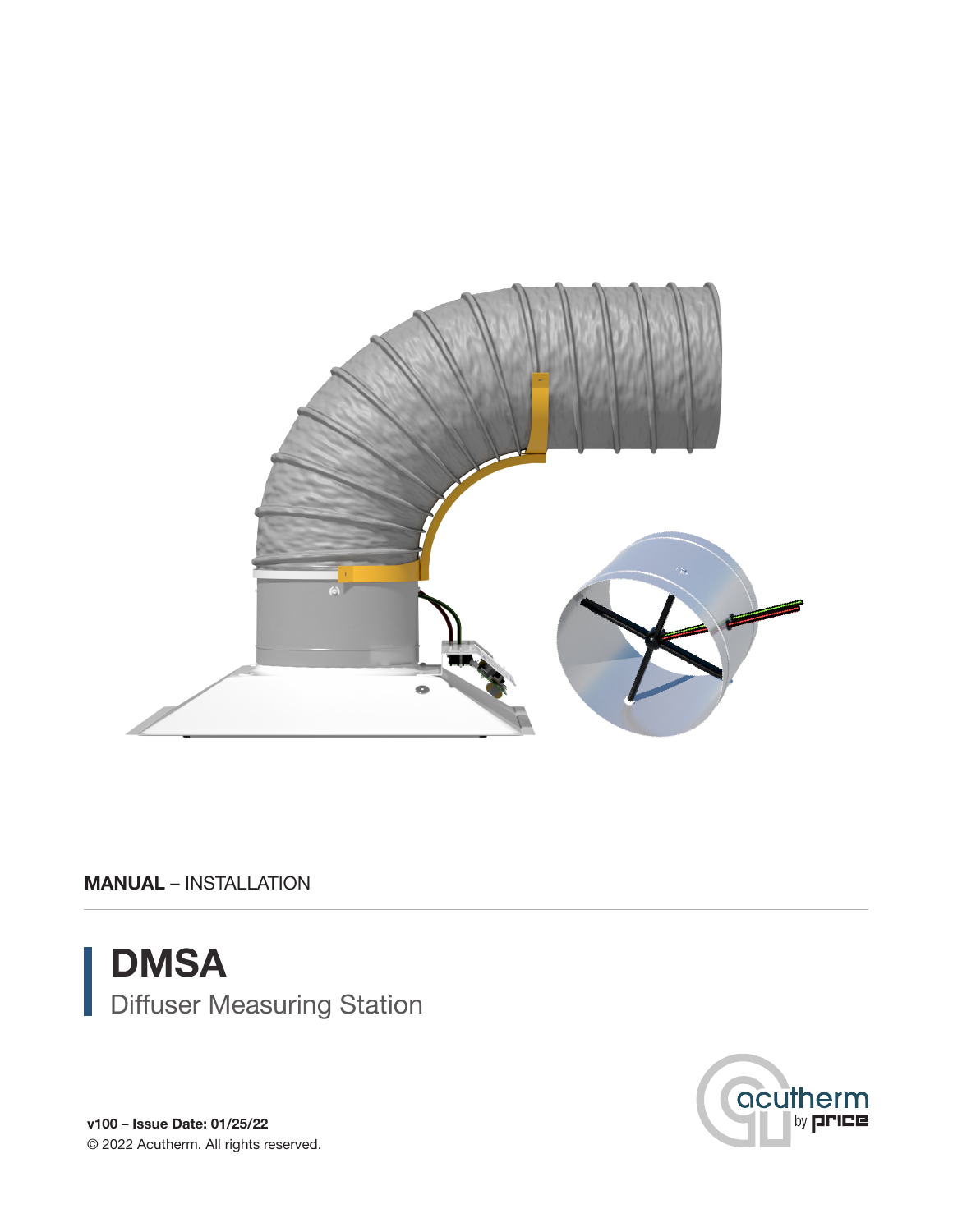## TABLE OF CONTENTS

### Product Overview & Installation Instructions

### Reading Measured Flow

### **Calibration**

### Display Navigation

|--|

#### SUPPORT  $\blacktriangledown$

Having difficulty installing this product? Acutherm is here to help.

## Application Support

Phone: 510.785.0510

Email: techsupport@acutherm.com acutherm.com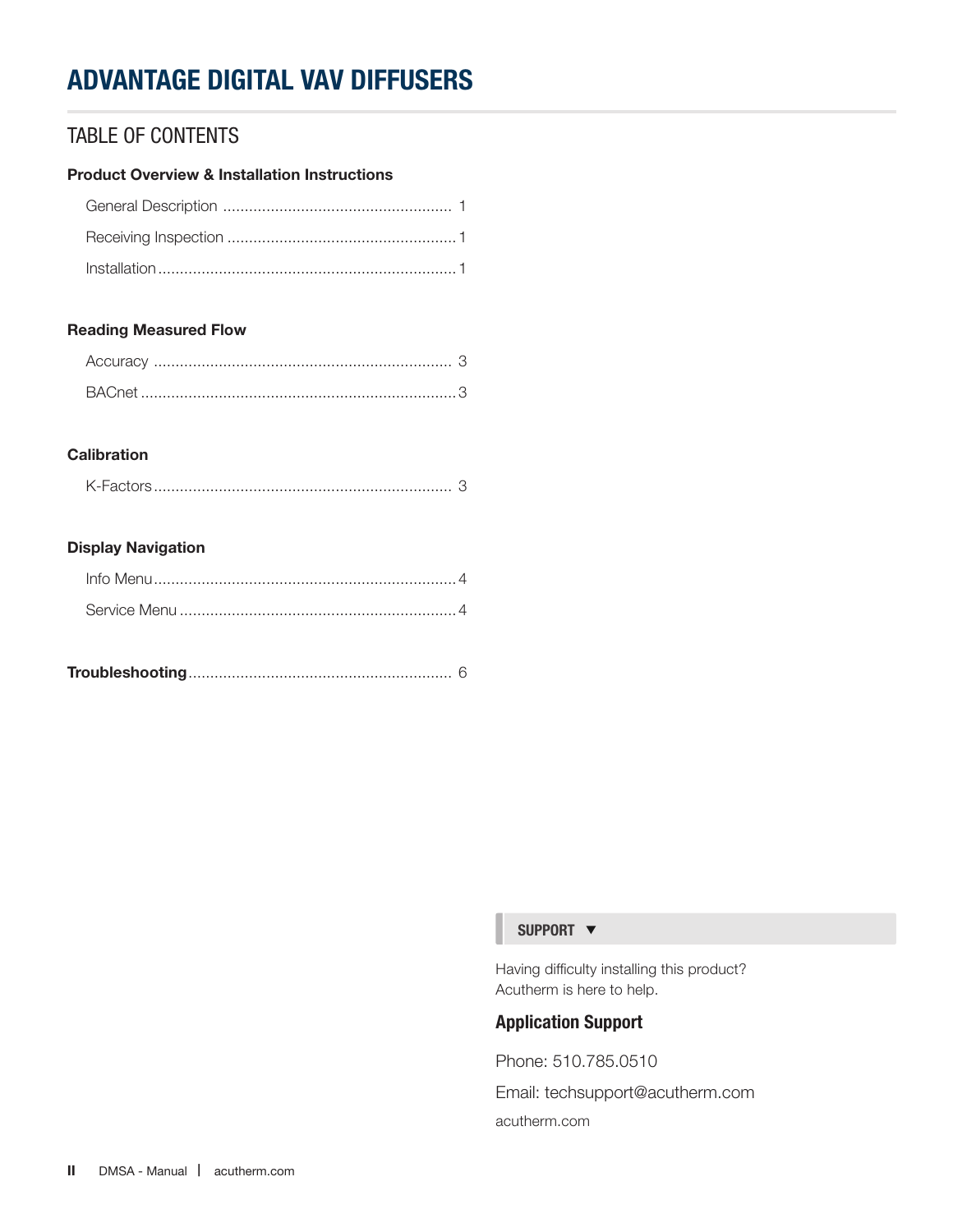## General Description

The Diffuser Measuring Station (DMSA) is an optional addition to the Advantage VAV diffuser providing air flow measurement at each Advantage master diffuser. The collar mounted SP300 multipoint sensor aligned with the flex elbow provides accurate measurement of air flow throughout the VAV diffuser operating range. In conjunction with the BACnet Interface option, the measured air flow from each diffuser is available to the BACnet network along with the other measurements and diffuser properties.

### Receiving Inspection

After unpacking the DMSA assembly, check for shipping damage to the collar, cross flow sensor (SP300), and tubing. If any damage is found, immediately report to the delivering carrier and Acutherm customer service. During unpacking and installation do not handle the product by the cross flow sensor as damage may result.

### Installation

The DMSA must be installed according to the following instructions. Failure to follow the outlined installation procedure may result in inaccurate air flow measurement readings. The DMSA is intended for use with the Advantage master VAV diffuser with BACnet network communication.

### 1. CONNECT THE DMSA COMPONENTS

The DMSA must be installed directly onto the diffuser inlet in the correct orientation with the TP ports facing the airflow (direction label on collar). Correct orientation will result in the green port toward the diffuser and the red port toward the duct (see Fig.1). The high (red) and low (green) pressure Tubing must be connected to the Pressure Control Board following color guidelines (see Fig. 1). The Pressure Sensor Board is factory mounted on the Advantage master diffuser control bracket.)



### 2. DETERMINE DIFFUSER DUCT CONNECTION TYPE

The method of duct connection and resulting inlet conditions can directly affect the performance of the DMSA. If a side duct connection to the diffuser resulting in an elbow is required, use the FlexRight elbow connection method (see figure 2). Follow this method for a hard duct elbow. If there is a straight duct connection to the diffuser (no elbow for at least three equivalent duct diameters), use the straight connection method (see Fig. 2). If using flexible duct, ensure that the duct is fully extended and pulled tight for best results.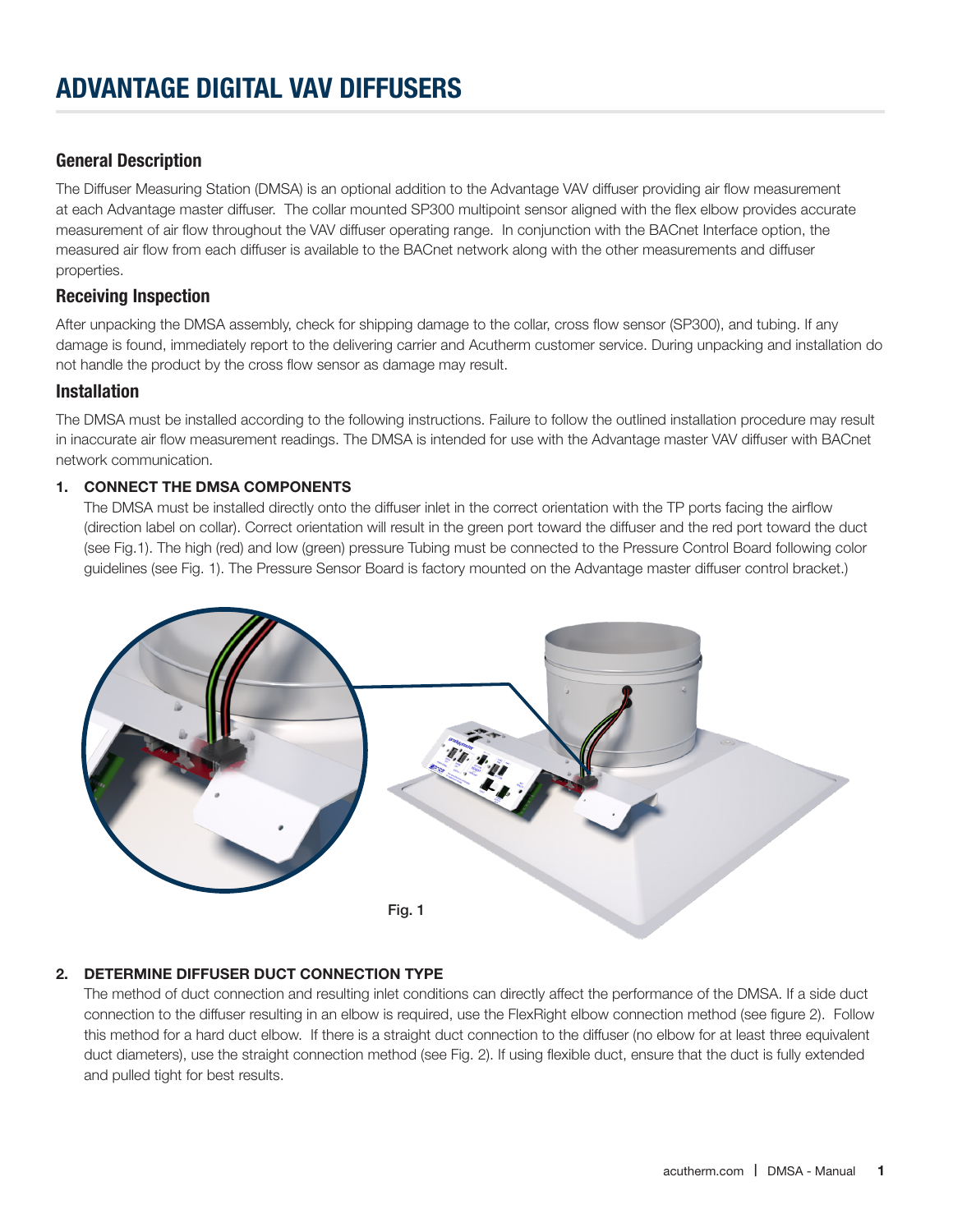a. FLEXRIGHT ELBOW CONNECTION: Use the included FlexRight duct elbow and duct zip ties (X2) to maintain optimal inlet conditions to the diffuser. Ensure that the spokes of the flow cross line up with the elbow and airflow direction. Rotate the collar if required to achieve desired location and secure the collar to the diffuser inlet using the three predrilled holes. Pull the flex duct over the bead on the top of the collar and secure. Next, position the FlexRight elbow and secure using the zip ties through the arms at both ends.



Fig. 2

Model ADVL 60in / 1500mm with 4 slots uses an oval inlet. DMSA not available for oval inlet.

**b. STRAIGHT DUCT CONNECTION:** Discard the included FlexRight duct elbow and duct zip ties (X2) and ensure you have at least three equivalent duct diameters of straight duct run before the diffuser. Ensure to avoid diagonal transitions or kinks as they may affect accuracy. If using flexible duct, ensure that the duct is fully extended and pulled tight for best results (see Fig. 3).

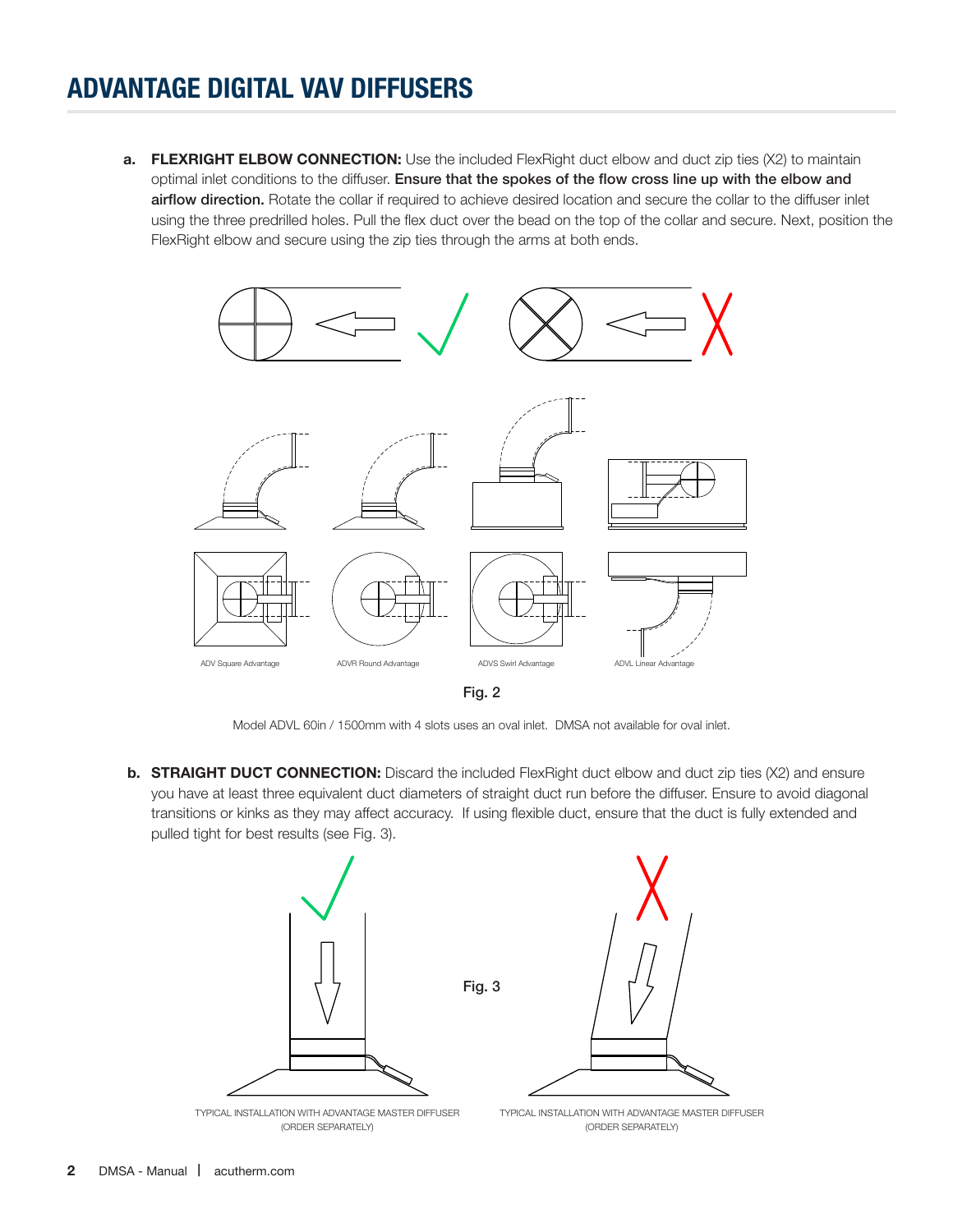## READING THE DMSA VALUES

The flow measurement is accurate to an average of 10% over the VAV diffuser's operating range down to a minimum flow as shown in Table 1. The sensitivity of the pressure transducer below these values will result in a flow reading of zero.

| <b>Inlet Size</b><br>(in) | <b>Min Flow Reading</b><br>(cfm/Is) | <b>Average Accuracy</b><br>(%) |
|---------------------------|-------------------------------------|--------------------------------|
| 6                         | 14/7                                | 10                             |
| 8                         | 26/12                               | 10                             |
| 10                        | 44/21                               | 10                             |
| $12^{*}$                  | 64/30                               | 1 C                            |

\*Model ADVL 60in / 1500mm with 4 slots uses an oval inlet. DMSA not available for oval inlet.

The flow measurement may be read using the Advantage master LCD thermostat or over the BACnet network connected to the Advantage master diffuser with BACnet option. The units of measure may be switched between I-P (cfm) and SI (l/s or cmh) using the Advantage master LCD thermsotat. Please see Display Navigation for instructions using the LCD thermostat. The following BACnet objects are used with the DMSA.

- •AV41 Air-Flow
- •AV42 K-Factor
- •V43 Sensor connection status

### Calibration

The DMSA comes factory calibrated and should not require field calibration. The factory K-Factors can be field adjusted if required by accessing the diffuser Service Menu through the LCD thermostat. Please see Display Navigation to access the menus. The factory K-Factors are shown below.

### Factory Calibration K-Factors

| <b>Inlet Size</b> | <b>ADV Square</b> | <b>ADVR Round</b> | <b>ADVS Swirl</b> | <b>ADVL Linear</b> |
|-------------------|-------------------|-------------------|-------------------|--------------------|
| 6                 | 510               | 468               | 510               | 485                |
| 8                 | 950               | 890               | 990               | 1050               |
| 10                | 1500              | 1250              | 1300              | 1660               |
| 12                | 2400              | 2330              | 2350              | $\star$            |

\*Oval Inlet - DMSA not available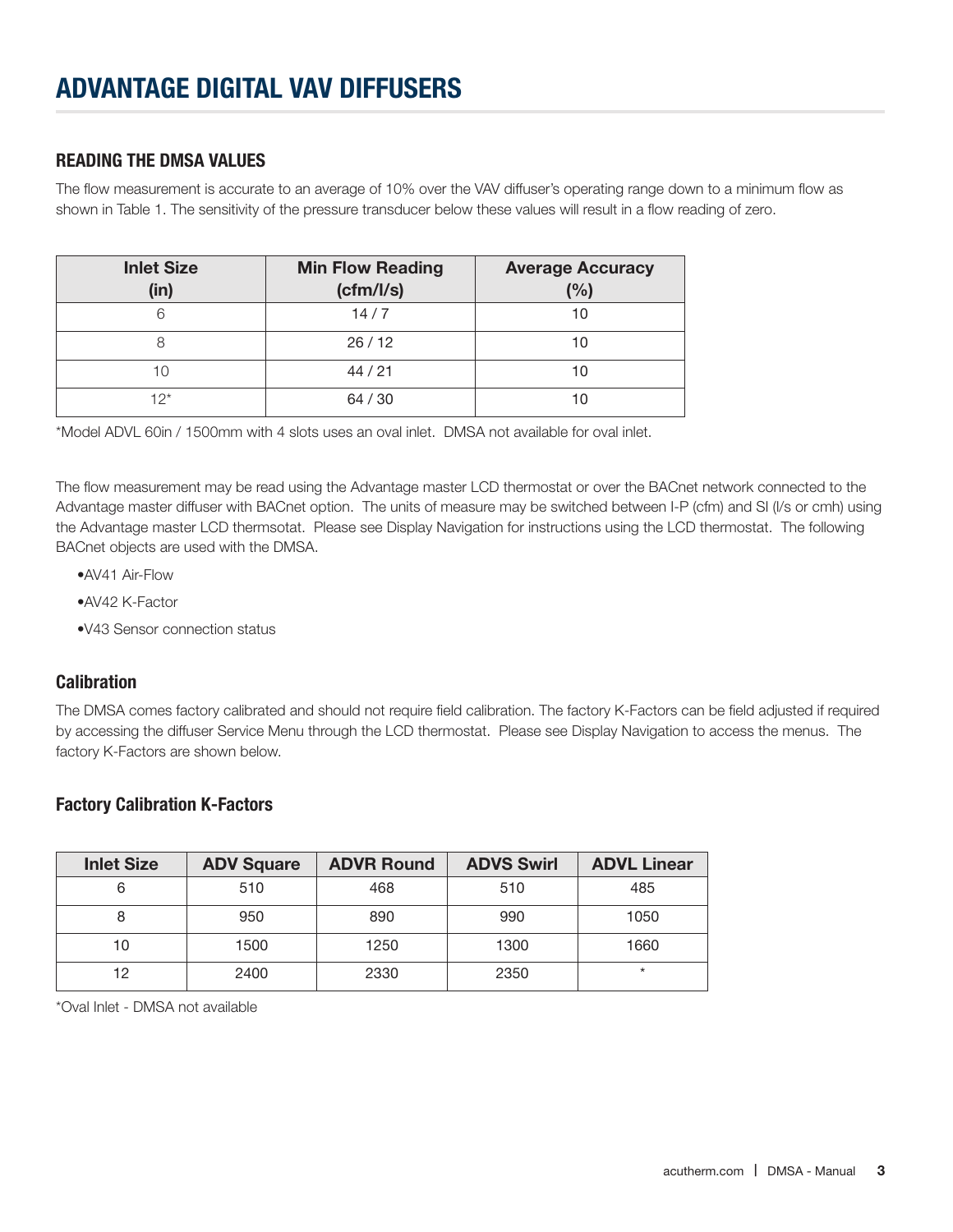## Information Menu *LCD Stats Only*

The info menu shows information about the controller status regarding room load, damper position and BACnet address info. No values can be changed from this menu and it is not locked or protected in any way. The Info Menu is accessed by pressing the Menu button, scroll through with Up and Down buttons.

| <b>CONTROL MODULE</b><br>2<br>$\overline{\textbf{v}}$       | Manual Adjustment at Diffuser<br>1.<br>2.<br>Adjustment at Thermostat                                                                                                                                  |
|-------------------------------------------------------------|--------------------------------------------------------------------------------------------------------------------------------------------------------------------------------------------------------|
| <b>OCCUPANCY</b><br><b>ON-CONTACT</b>                       | <b>Occupancy</b> – The Occupancy can be determined by contact closure, motion or by a user pressing a button.                                                                                          |
| ▼                                                           | <b>Room Load</b>                                                                                                                                                                                       |
| <b>COOLING MODE</b>                                         | Cooling Mode is shown as a load from -1 to -100%. $(-100\% = \text{max})$ .                                                                                                                            |
| LOAD -100%                                                  | $\cdot$ Heating Mode is shown as a load from 0 to 100%. (+100% = max).                                                                                                                                 |
| ▼                                                           | · Dead band Mode will be shown as 0%, where the room is satisfied.                                                                                                                                     |
| <b>SUPPLY AIR TEMP</b><br>85.0 °F                           | Duct Temp (S.A.T) Measurement<br>· If no supply probe is present, LCD will display No Probe.<br>· If supply probe present, LCD will display temperature.                                               |
| ▼                                                           | <b>Air Flow Measurement</b>                                                                                                                                                                            |
| <b>AIR FLOW</b>                                             | · If no DMSA flow option is present, item will not display                                                                                                                                             |
| 200 cfm                                                     | · If DMSA flow option is present, LCD will display air flow rate                                                                                                                                       |
| $\blacktriangledown$                                        | <b>Damper Position</b>                                                                                                                                                                                 |
| <b>DAMPER POS.</b>                                          | · This indicates the current position of the damper in percent (%).                                                                                                                                    |
| 50%                                                         | $\cdot$ Range is 0-100% (100% = full open or maximum air).                                                                                                                                             |
| ▼<br><b>DAMPER TARGET</b><br>50%<br>$\overline{\textbf{v}}$ | Target (damper target % in VVT mode)<br>· Shows the current flow target in % (VVT).                                                                                                                    |
| <b>CO2 READING</b><br><b>300 ppm</b>                        | <b>CO2 Measurement</b><br>· If no CO2/Humidity tstat connected, item will not display<br>· If CO2/Humidity tstat is connected, LCD will display CO2                                                    |
| ▼                                                           | <b>Humidity Measurement</b>                                                                                                                                                                            |
| <b>HUMIDITY READING</b>                                     | · If no CO2/Humidity tstat connected, item will not display                                                                                                                                            |
| 65%                                                         | · If CO2/Humidity tstat is connected, LCD will display CO2                                                                                                                                             |
| $\overline{\textbf{v}}$                                     | MAC Address (MAC address must be unique on the network segment)                                                                                                                                        |
| <b>MAC ADDRESS</b>                                          | · Shows the BACnet MAC address. Range 1-99.                                                                                                                                                            |
| 10                                                          | · MAC Address can be set via dip switch.                                                                                                                                                               |
| $\overline{\textbf{v}}$                                     | · If no BACnet module attached, LCD will display MAC address None.                                                                                                                                     |
| <b>DEVICE INST.</b><br>210                                  | Device Instance (Instance must be 'globally' unique on your site)<br>Displays controller's BACnet Device Instance (if BACnet is attached).<br>$\cdot$ Device Instance can range from $0 - 4,194,303$ . |
| ▼                                                           | <b>Device Power Frequency Setting</b>                                                                                                                                                                  |
| <b>POWER FREQ</b>                                           | Displays controller frequency setting.                                                                                                                                                                 |
| 60 HZ                                                       | Must be set to match frequency of the supply power.                                                                                                                                                    |
| ▼<br><b>ADVANTAGE APP</b><br><b>SQUARE</b><br>▼             | <b>Advantage Application Model</b><br>Displays model (geometry) of Advantage diffuser.                                                                                                                 |
| <b>PRESS MENU</b>                                           | <b>Exit - This will exit the info menu if you select Yes.</b>                                                                                                                                          |
| <b>TO EXIT</b>                                              | Note: Info menu will automatically time out after 60 seconds.                                                                                                                                          |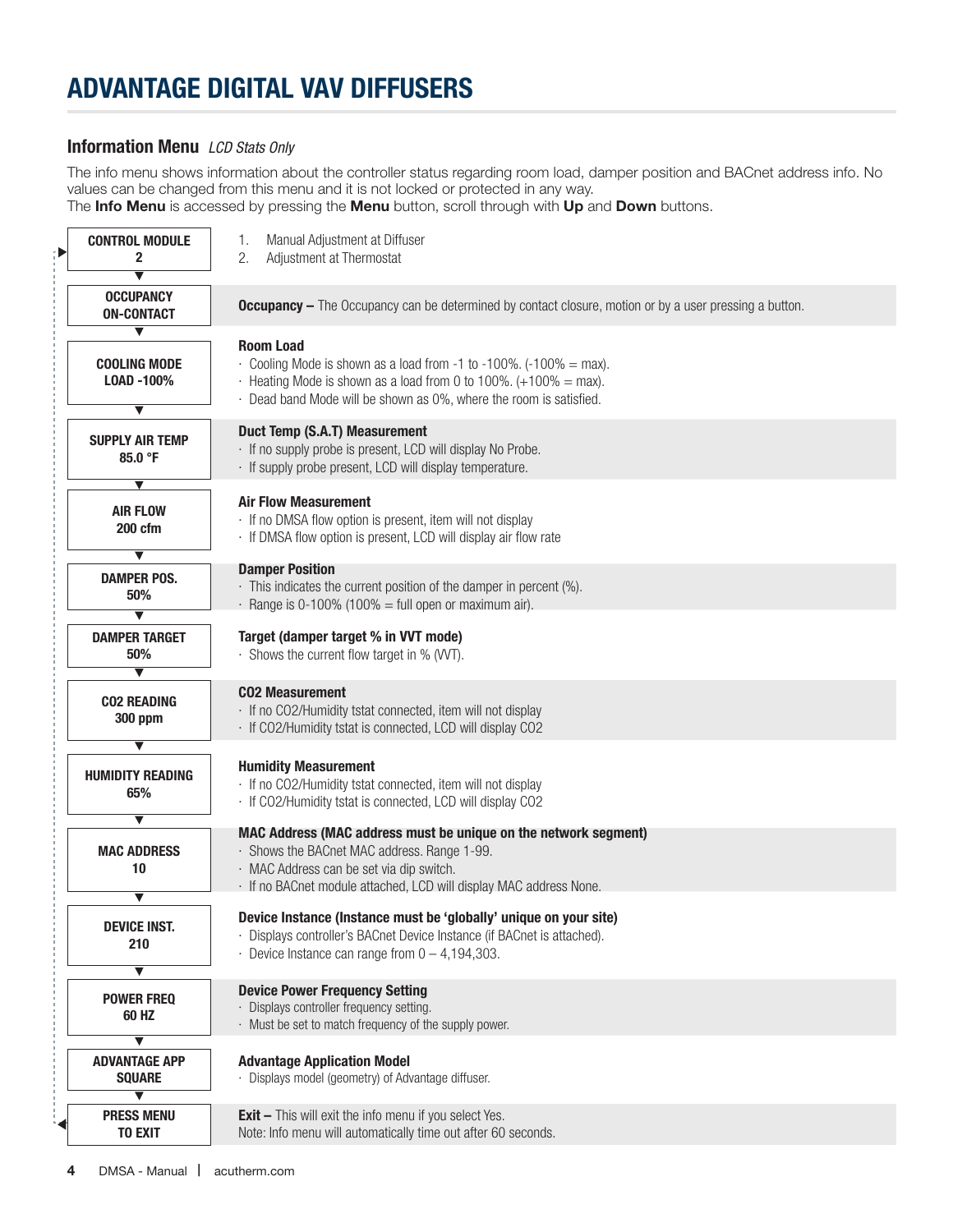### Service Menu *LCD Stats Only*

The Service Menu allows the balancer/installer to access to the controller setup to change settings. For example setting flows, heating outputs, etc.

Hold down Menu button for 5 seconds; display will show 'Passcode:' Use the Up and Down buttons to enter the password in this sequence: Down, Up, Up, Down

### VVT Menu

#### *Pressure Dependent Mode*

Scroll through with Up and Down buttons, press Menu button to apply your changes \*---wait---\* will display as changes are applied.

| <b>VVT</b>                                                    |                                                                                                                                                                   |
|---------------------------------------------------------------|-------------------------------------------------------------------------------------------------------------------------------------------------------------------|
| ▼                                                             |                                                                                                                                                                   |
| DPR. COOL MIN*<br>$0\%$                                       | <b>Cool Min Flow</b><br>· Cool Min Flow in %<br>· Range: 0-100% Default: 0%                                                                                       |
| $\overline{\textbf{v}}$                                       |                                                                                                                                                                   |
| DPR. COOL MAX.*<br>100%<br>▼                                  | <b>Cool Max Flow</b><br>· Cool Min Flow in %<br>· Range: 0-100% Default: 100%                                                                                     |
| DPR. HEAT MIN*<br>0%                                          | <b>Heat Min Flow</b><br>· Heat Min Flow in %<br>· Range 0-100% Default: 0%                                                                                        |
| $\overline{\textbf{v}}$                                       |                                                                                                                                                                   |
| <b>DPR.HEAT MAX*</b><br>100%<br>$\overline{\bm \vphantom{h}}$ | <b>Heat Max Flow</b><br>· Heat Max Flow in %<br>· Range 0-100% Default: 100%                                                                                      |
|                                                               | <b>Neutral Flow</b>                                                                                                                                               |
| <b>DPR. NEUTRAL</b><br>0%                                     | $\cdot$ Sets the neutral flow<br>· Range 0-100% Default: 0%                                                                                                       |
| ▼                                                             |                                                                                                                                                                   |
| <b>UNOCC DPR POS*</b><br>0%                                   | <b>Unocc Dpr Pos</b><br>· When Advantage is unoccupied damper will 'rest' at this position<br>· Range: 0-100% Default: 0%                                         |
| $\overline{\mathbf{v}}$                                       |                                                                                                                                                                   |
| <b>INLET SIZE*</b><br><b>10 INCHES</b>                        | <b>Inlet Size</b><br>· Size of the diffuser inlet (factory set)                                                                                                   |
| $\blacktriangledown$                                          |                                                                                                                                                                   |
| <b>K FACTOR*</b><br>1500                                      | <b>K</b> Factor<br>· If no DMSA flow option is present, item will not display<br>· Air flow calibration factor see DMSA manual for more details                   |
| $\blacktriangledown$                                          |                                                                                                                                                                   |
| AIR FLOW*<br>$200$ cfm                                        | <b>Air Flow Measurement</b><br>· If no DMSA flow option is present, item will not display<br>· If DMSA flow option is present, LCD will display air flow rate     |
| $\blacktriangledown$                                          |                                                                                                                                                                   |
| <b>FLOW UNITS*</b><br>200 cfm                                 | <b>Air Flow Measurement</b><br>· If no DMSA flow option is present, item will not display<br>· Units of measure for air flow adjustable to 'cfm', 'l/s', or 'cmh' |
| $\overline{\mathbf{v}}$                                       |                                                                                                                                                                   |
| <b>PRESS MENU*</b><br><b>TO EXIT</b>                          | <b>Exit - This will exit the info menu if you select Yes</b><br>Note: Info menu will automatically time out after 60 seconds                                      |

\*Also available over BACnet network if diffuser has BACnet option installed.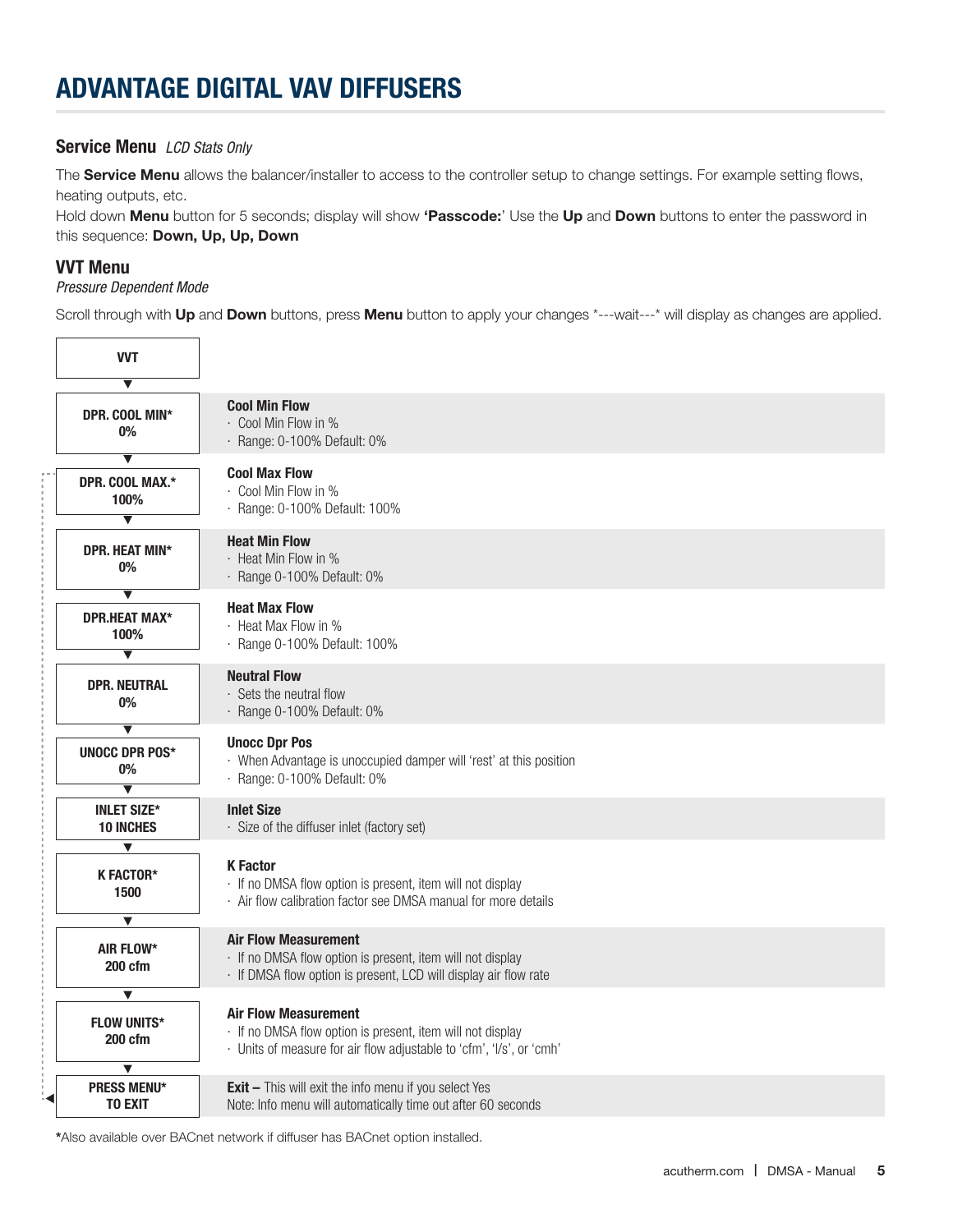### **Troubleshooting**

- Check duct elbow is aligned with cross flow and aligned with diffuser.
- Check Advantage diffuser has 24VAC power.
- Check tubing between cross flow and pressure sensor board is connected with high side to high side (red) and low side to low side (green).
- Check ribbon cable connection from pressure sensor board to master control board.
- Confirm 'Air Flow' is shown in Info Menu and Service Menu.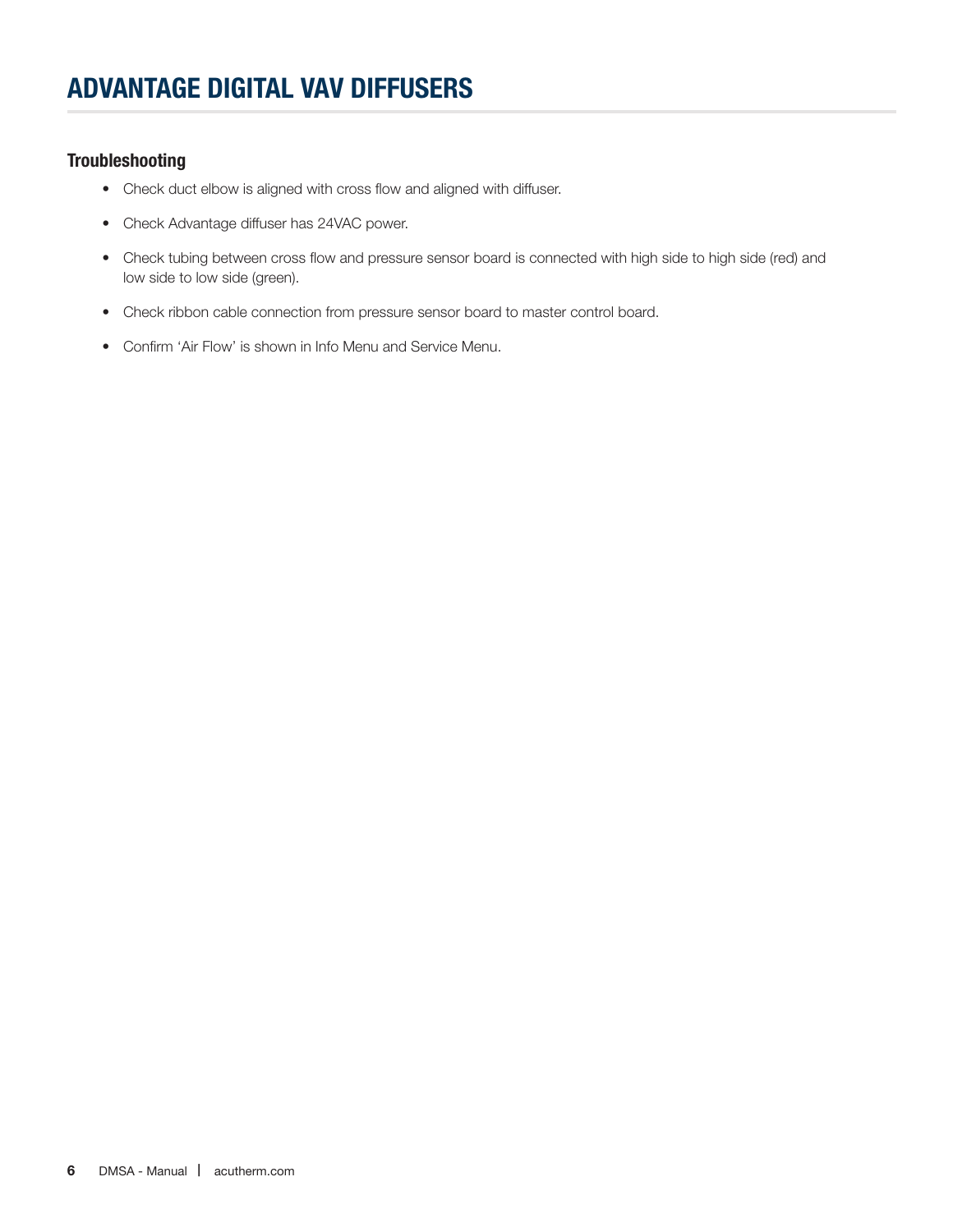**NOTES** 

| $\sim$ $\sim$                                         | -                                |
|-------------------------------------------------------|----------------------------------|
|                                                       | $ -$<br>-                        |
|                                                       |                                  |
|                                                       |                                  |
|                                                       | $ -$<br>$\overline{\phantom{0}}$ |
|                                                       |                                  |
|                                                       |                                  |
|                                                       |                                  |
|                                                       | — —<br>$\overline{\phantom{0}}$  |
| $\overline{\phantom{a}}$ and $\overline{\phantom{a}}$ | —                                |
|                                                       |                                  |
|                                                       | $\sim$ $\sim$ $\sim$ $\sim$      |
|                                                       | $ -$<br>$\overline{\phantom{0}}$ |
| $\overline{\phantom{a}}$                              | $\overline{\phantom{0}}$         |
|                                                       |                                  |